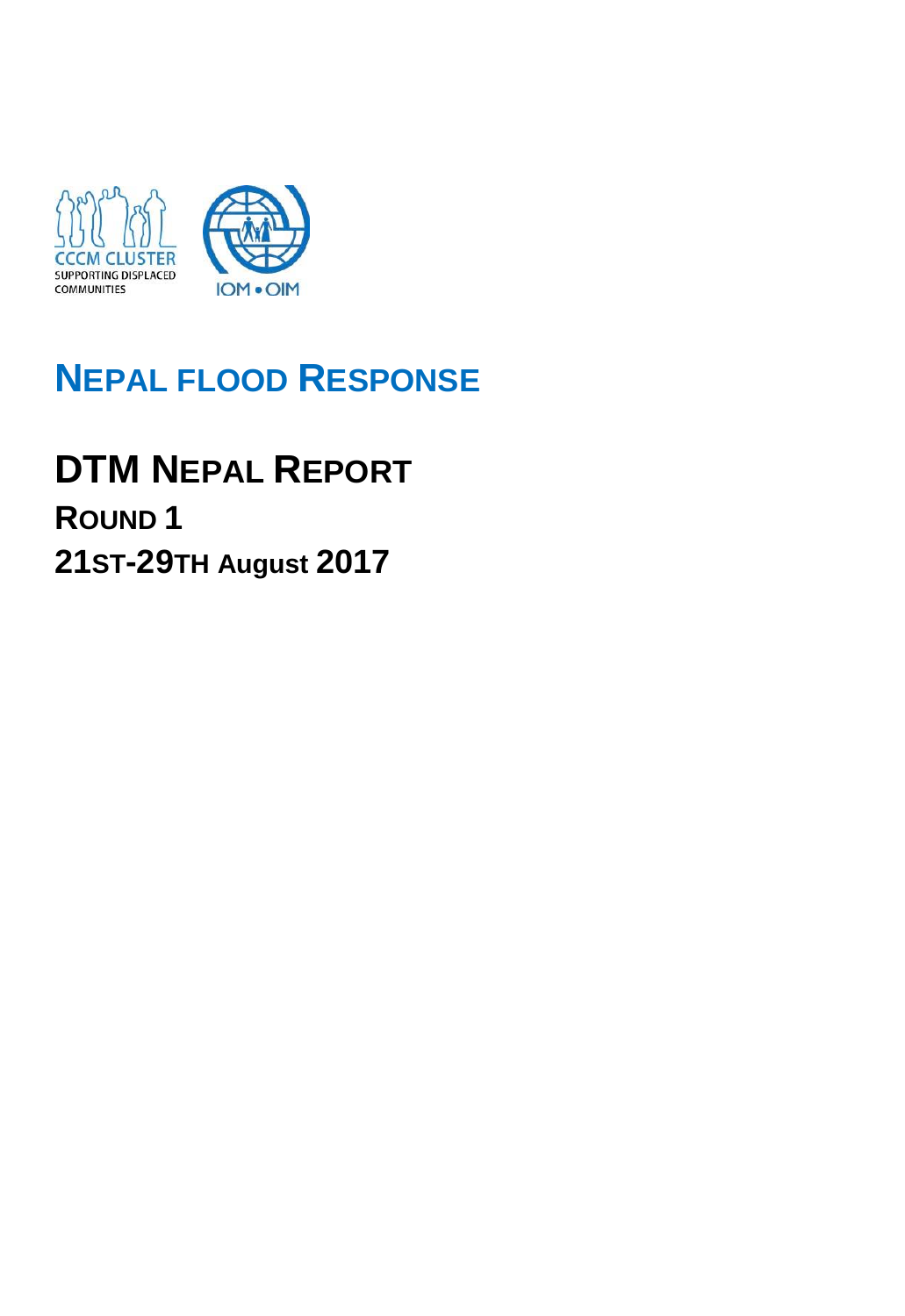## **Table of Contents**

| $\mathbf{I}$ . |  |  |  |  |  |
|----------------|--|--|--|--|--|
| II.            |  |  |  |  |  |
|                |  |  |  |  |  |
|                |  |  |  |  |  |
|                |  |  |  |  |  |
|                |  |  |  |  |  |
|                |  |  |  |  |  |
|                |  |  |  |  |  |
|                |  |  |  |  |  |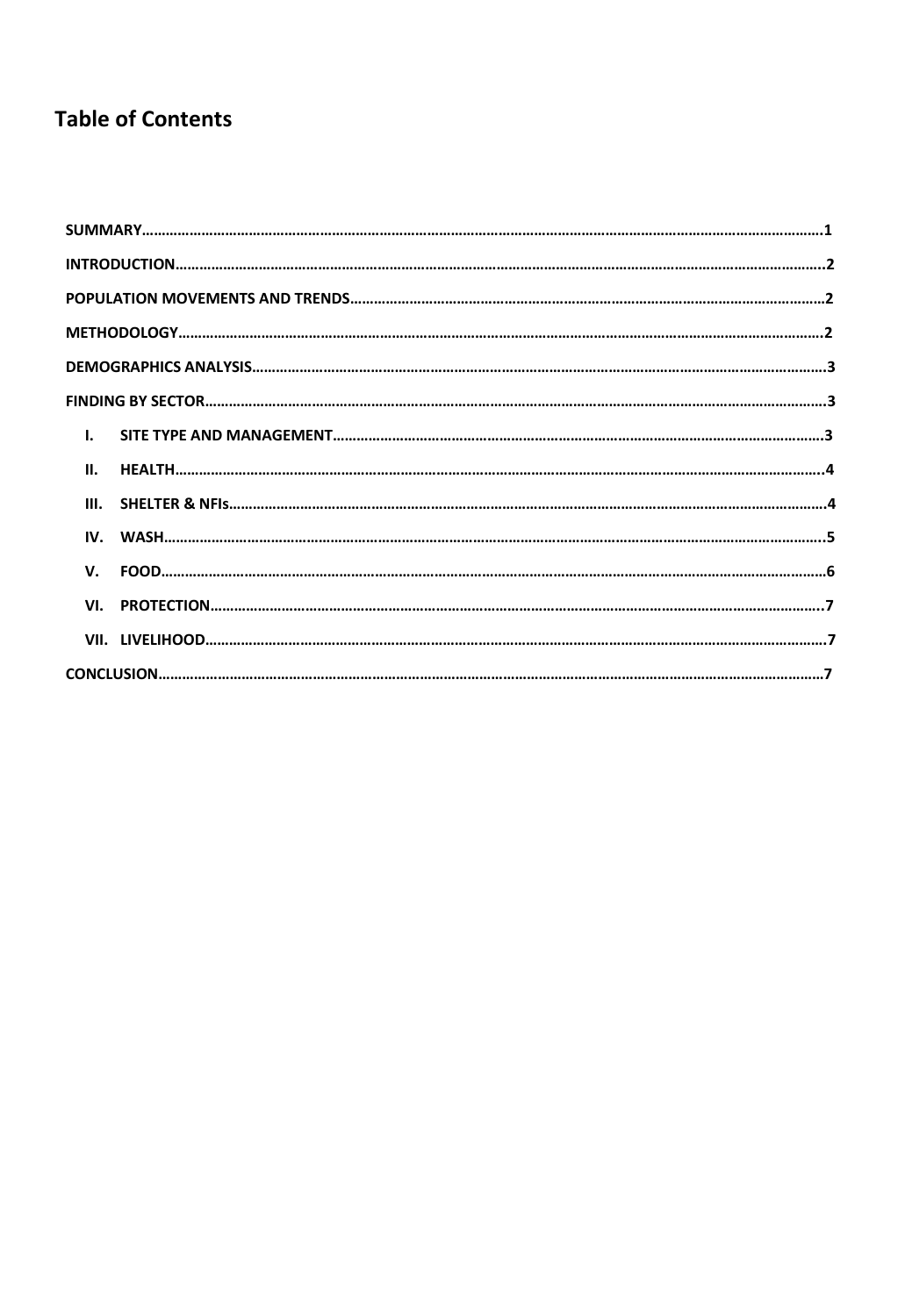## **SUMMARY**

## Population



Tracking • Out of the 5072 displaced persons from 1045 households and 18 sites covered by the DTM, 100 percent of sites are spontaneous settlements. There are no formal camps.



CCCM Only 22 percent of sites have some form of site management committee. In Banke, 75 percent of sites have some form of site management committee and in Saptari 25 percent of sites has some form of site management committee.



- Only 6 percent of sites reported having no access to local health facilities/ services.
- The most commonly reported health problem is cough, skin diseases followed by diarrhoea and fever.

### Shelter/NFI

- The most common type of shelter is makeshift/tarpaulin. It accounted for 67 percent of sites.
- The most requested NFIs are CGIs followed by blanket and mosquito net.



- 50 percent of sites reported having no treatment of water before consumption.
- 72 percent of sites reported having no toilets.
- 67 percent of sites reported having no system of garbage/waste disposal method.

## Food

- 67 percent of sites reported having access to a local market.
- The method for accessing food for the majority of sites is through own cash and it accounted for 56 percent of sites.

#### Education



- 83 percent of sites reported having access to formal education.
- No sites reported having access to informal education.

## Protection

- 
- 78 percent of sites reported of non-occurrence of any security incidents in sites.
- 95 percent of sites does not have lighting in communal point.

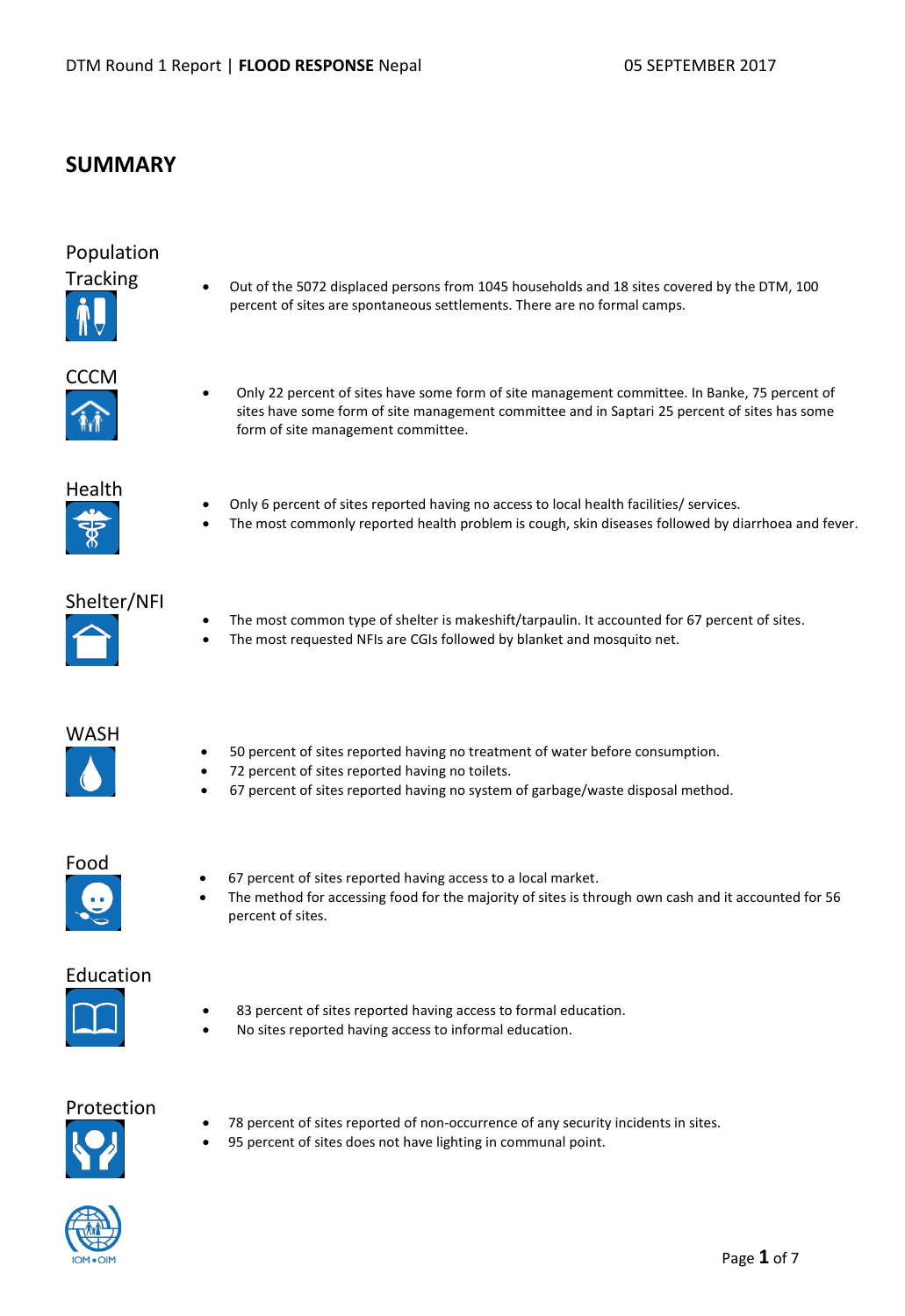## **INTRODUCTION**

Beginning on 11 August 2017, the worst rains in 15 years struck Nepal, triggering widespread large-scale flooding and landslides in many districts in Nepal causing many damages to life and property.

The Displacement Tracking Matrix (DTM) is designed to regularly capture, process, and disseminate information to provide a better understanding of the evolving needs of a displaced population. The DTM is an information management tool, rolled out in the immediate aftermath of the Nepal flood by the Camp Coordination and Camp Management (CCCM) cluster to gather baseline information on the nature of displacement, mobility of population, needs and gaps.

The DTM for Nepal will focus on monitoring concentrated sites, where they exist. Concentrated sites include spontaneous settlements and collective centers (people living away from their homes, in schools or other public buildings), where immediate needs for basic services, protection and site facilitation are likely to be greater. These people have urgent and specific needs, which should be monitored by Government and appropriate clusters.

From 21 August, 18 sites have been identified and assessed in six districts; Morang, Sunsari, Saptari, Siraha, Banke and Bardiya which are six of severely affected districts. Among which no site was identified in Siraha district.

#### *DTM ASSESSMENT OBJECTIVES*

• Identify and verify locations where displaced people are residing in temporary settlements. Assessments to cover various factors including mobility, sex age breakdown, vulnerabilities, access to services and needs and requirement of camp management.

## *DTM ASSESSMENT CHALLENGES*

• The scale and spread of flood impact has slowed coverage of the DTM as many locations were initially not accessible and thus deployment was delayed.

## **POPULATION MOVEMENTS AND TRENDS**

While the flood had forced people from their inundated homes in great numbers, resulting in massive need with shelter as priority, it has not generated a displacement crisis. Immediately after the flood, the majority were living in a temporary shelters, dispersed across the urban and rural areas. Urgent and specific needs existed were Shelter, Health, WASH and Protection.

In those affected districts, residual populations remained in Spontaneous settlements and collective centers which preexisted in the community. But as the frequency of rainfall slowed down, people were slowing returning towards their normal life. However, challenges still remains to those affected people who have lost their land, house and livelihood option. The CCCM Cluster will continue to monitor the situation.

## **METHODOLOGY**

The DTM consists of a rapid site assessment tool based on key informant interviews (with community leaders, local government authorities and/or site residents) verified by direct observation of available services and living conditions in sites. The rapid assessment includes identification of protection risks and gender based violence risk factors, to be referred to appropriate actors for mitigation and/or response.



Figure 1: District wise displaced data

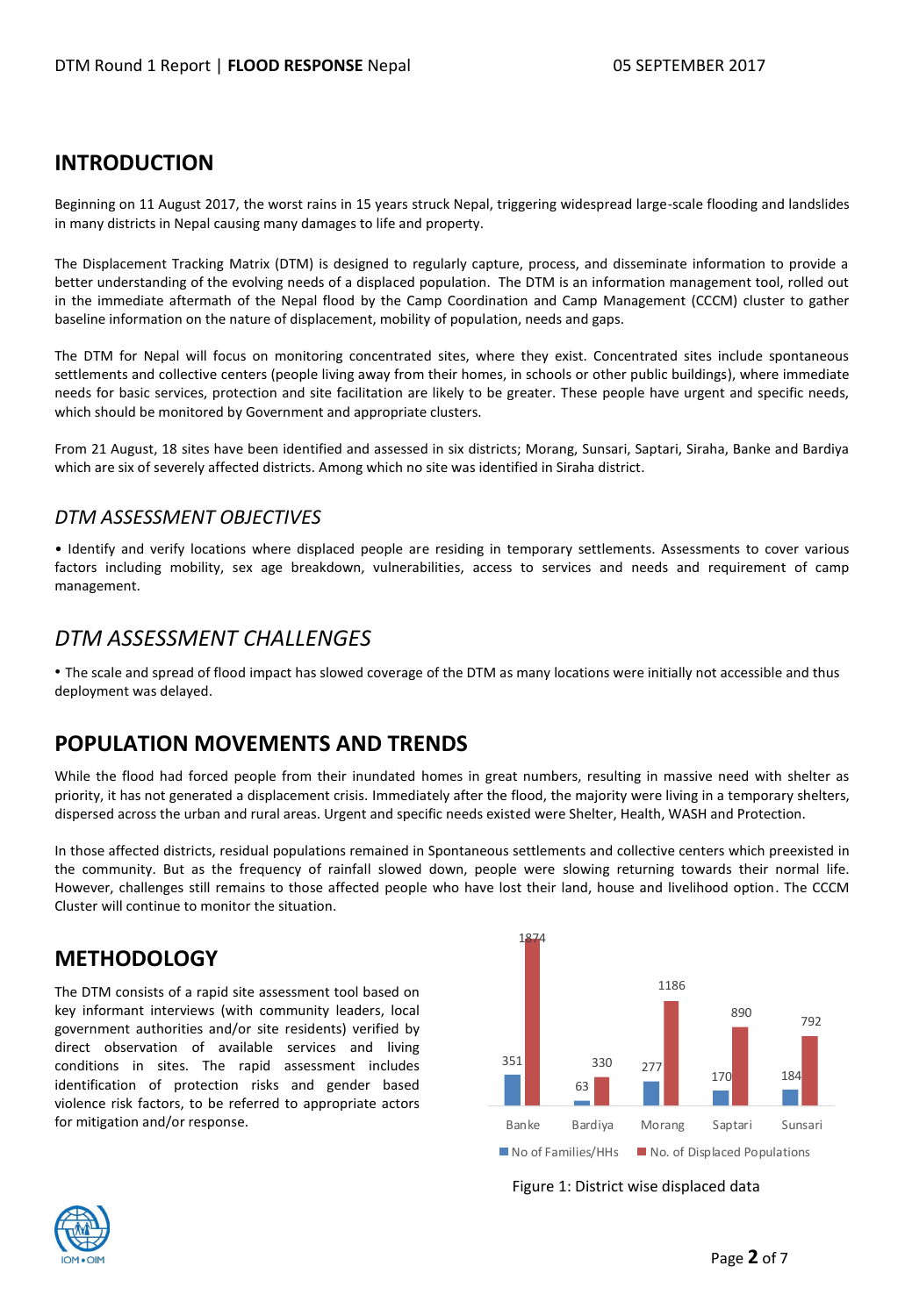The CCCM cluster has been collecting information with the DTM since  $21^{st}$  August, and this report covers preliminary site assessments made between the August 21- 29 in six of the highly affected districts; Morang, Sunsari, Saptari, Siraha, Banke and Bardiya. The data presented here comes from sample size of 18 sites and 5072 displaced persons. Banke has highest number of displaced population whereas Bardiya has lowest number of displaced population which is depicted in figure 1.

## **DEMOGRAPHIC ANALYSIS**

The reported sex ratio in Nepal is 54.2 percent women and 45.8 percent men [Census, 2011]. From the population sampled living in concentrated sites in five affected districts by the DTM, the ratio of women to men is 52/48.



Figure 2: Demographic breakdown

There is a larger ratio, approximately 58 percent of people between aged of 18 to 59. There is large ratio of people older than 59 in Banke than other districts. Banke also has the largest percentage of people aged below 18. Bardiya has the lowest ratio of those aged between 18 and 59.

## **FINDINGS BY SECTOR**

#### **I. SITE TYPE AND MANAGEMENT**

There are no reports of sites with formal management structures provided by NGOs, government entities or religious groups. All identified sites are spontaneous whereas 6% are collective centers. The majority of people are displaced in a settlement close by or adjacent to their affected home and about 72% of sites are located in public/government land. This leaves the displaced less vulnerable as some of their normal systems and social circles are available.

Number of sites with some form of site management committee reported are depicted in figure 3.

Only 22 percent of sites have some form of site management committee.



Figure 3: Number of sites with Site Management Committee (SMC)

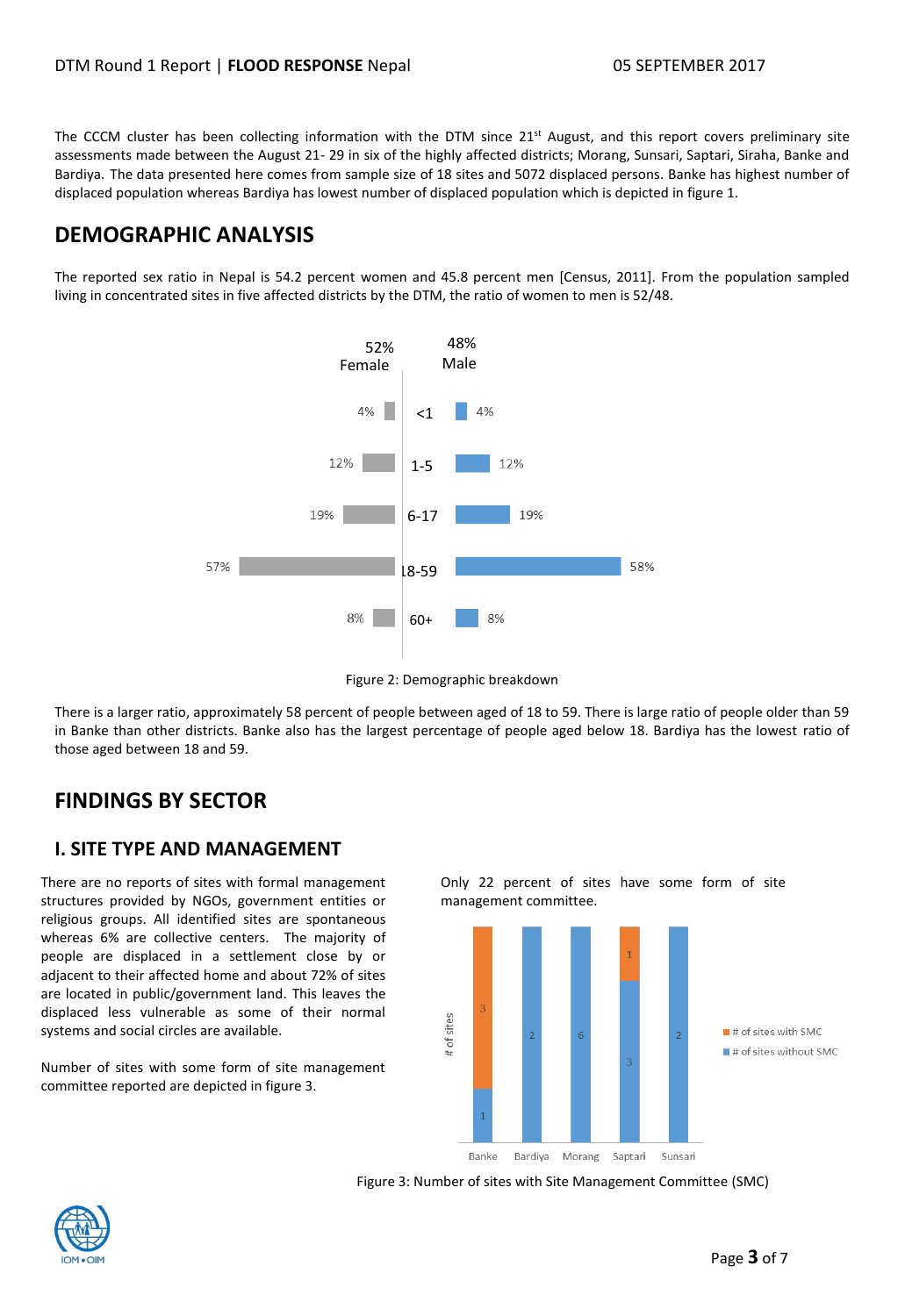#### **II. HEALTH**

.

Only 56 percent of sites reported having medical facility/services in less than 30 minutes distance. Only 33 percent of sites reported having adequate amount of medicine in nearby health facilities. The most common health problems reported are summarized in Figure 4. The most common health problem is cough, skin infections followed by diarrhoea and water-borne diseases



#### Most common health problems

Figure 4: Various health problems as a percentage of total health problems reported in five districts

#### **III. SHELTER & NFIS**

The common type of shelters are depicted in figure 5. Makeshift/tarpaulin shelter is the most common type of shelter found and is accounted for 67 percent of sites followed by tent and temporary shelter (CGIs).



First most needed NFIs is CGIs, 2<sup>nd</sup> most needed NFIs is blankets and the third most needed NFIs is Mosquito net. It is depicted in table 1.

| <b>NFIs</b>     | 1st | 2nd | 3rd |
|-----------------|-----|-----|-----|
| <b>Blankets</b> | 0%  | 33% | 17% |
| CGIS            | 44% | 11% | 6%  |
| Tarpaulin       | 11% | 0%  | 0%  |
| Kitchen         |     | 22% | 17% |
| sets            | 0%  |     |     |
| Mosquito        |     | 22% | 39% |
| net             | 11% |     |     |
| None            | 11% | 0%  | 6%  |
| Other           | 22% | 11% | 17% |

Figure 5: Most common type of shelter found in sites Table 1: Most needed NFIs

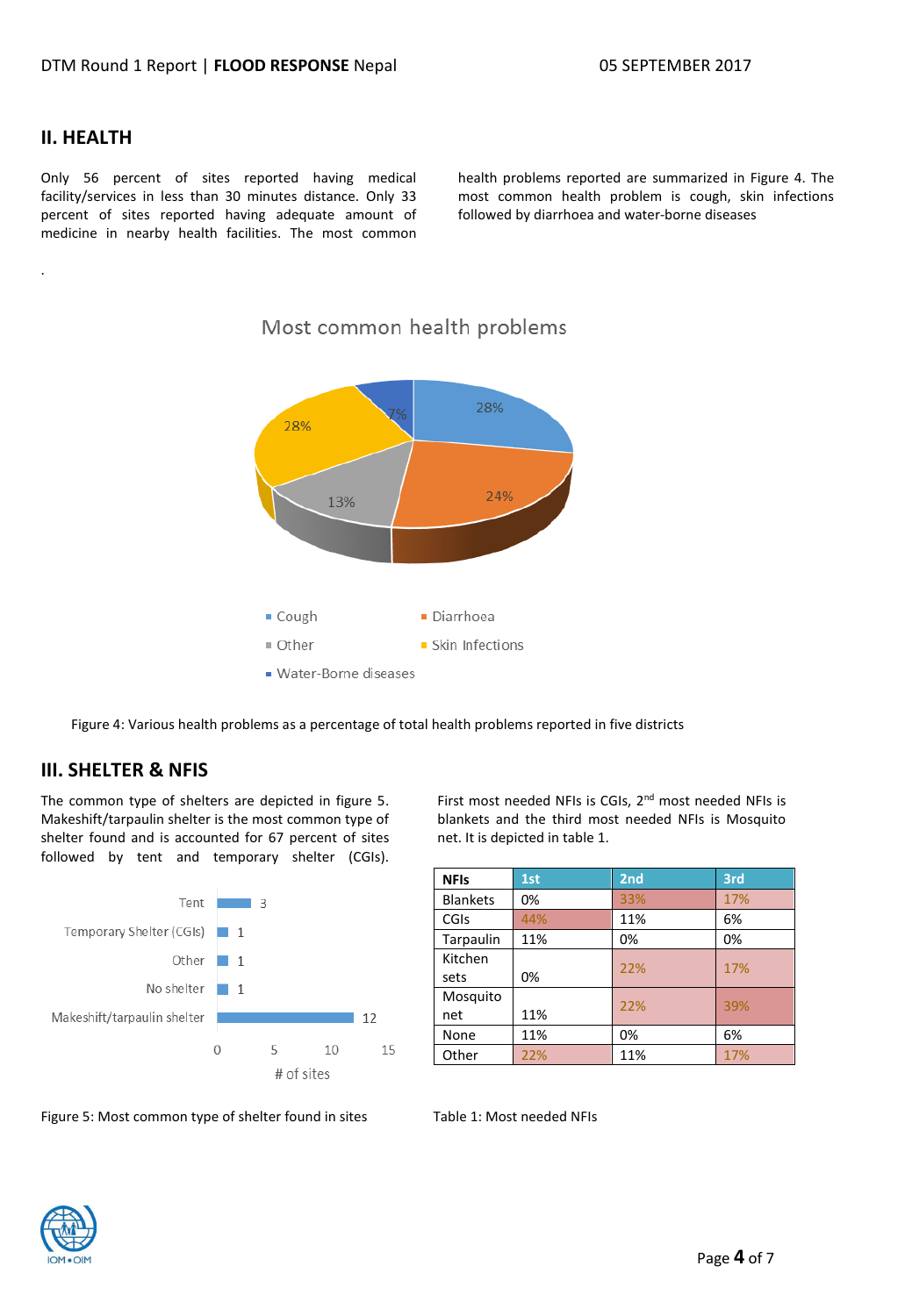#### **IV. WASH**

Approximately 78 percent of sites reported having water supply near to their temporary location. Water quality seems problem in most of sites and it accounted for 67 percent of sites. The most common problem in water is suspended solids, odour/ taste and iron rich water. In 50 percent of sites water is consumed without treatment.

The DTM counted the number of functioning toilets, and when compared to the Sphere standard of one toilet for 20 individuals, results vary. 72 percent of sites does not have functioning toilets. Only 11 percent of total site have sex segregated toilets for men and women.



#### Figure 6: Treatment of water before consumption Figure 7: Condition of toilets in sites

In 100 percent of total sites there is problem of open defecation. Similarly in 67 percent of total sites there is no any system of garbage/ waste disposal in place as depicted by figure 8. In regards to the distribution of hygiene items,

the DTM found an inadequate supply of soap and sanitary pads in those sites and in 22 percent of total sites those items are distributed.



Figure 8: Main garbage/waste disposal method

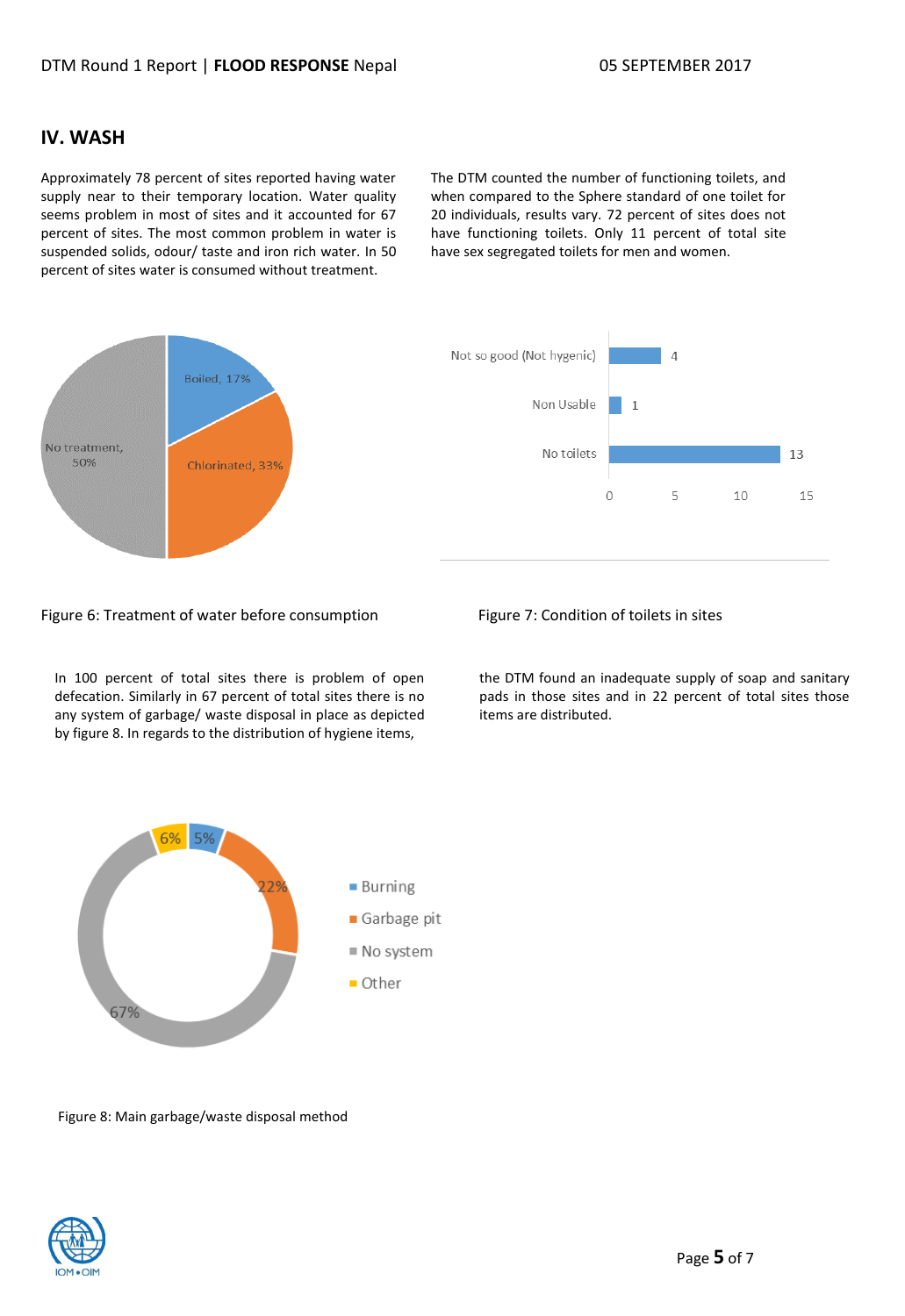### **V. FOOD**

The most common source of obtaining food is through owned cash and it accounted for 56 percent of sites. The common source of obtaining food is depicted in in figure 9.

Own/Cultivated Own Cash 10 Food distribution/ donation Borrowed cash 4  $\circ$  $10$  $\overline{2}$  $\overline{4}$  $\,$  6  $\,$ 8 # of sites

Wood is the main fuel in those affected districts. Regarding the availability of woods, 61 percent of sites

Figure 11: Availability of wood



67 percent of sites reported that there is access to local market which is depicted in figure 10.

No, 33% Yes, 67%

Access to market

Figure 9: Common source of obtaining food Figure 10: Access to market (in terms of percentage of total sites)

 $N<sub>O</sub>$  $\blacksquare$  Yes reported that there is available wood which is depicted in figure 11.